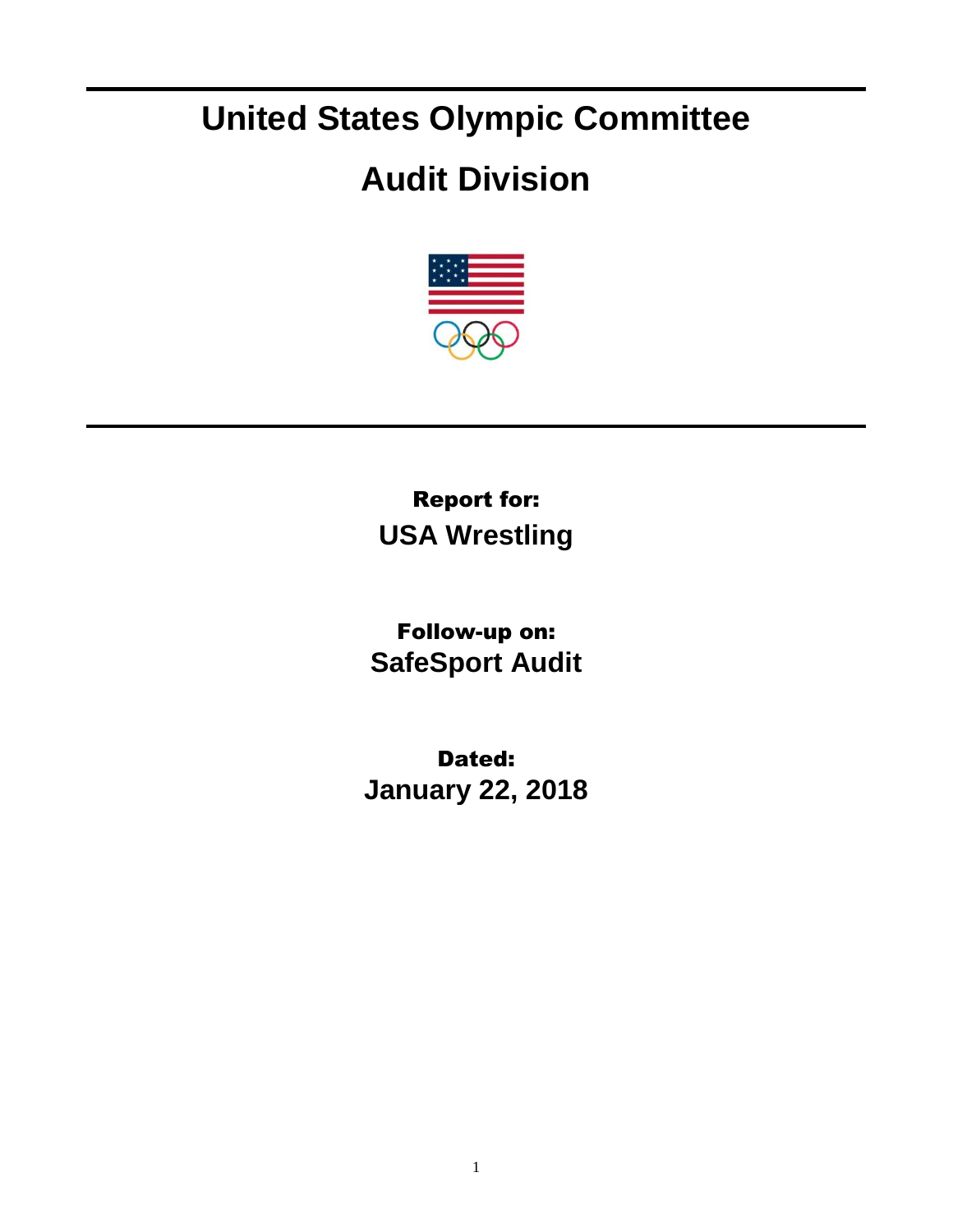UNITED STATES OLYMPIC COMMITTEE 1 Olympic Plaza Colorado Springs, CO 80909



January 22, 2018

Rich Bender Executive Officer USA Wrestling

Dear Rich,

During the second and third quarter of 2017, Baker Tilly Virchow Krause (Baker Tilly) performed a SafeSport audit of USA Wrestling (Wrestling). The purpose of the follow-up review is to report on the status of recommendations from the SafeSport audit of Wrestling dated October 2017. Our methodology was limited to communication with Wrestling and a review of various policies provided by the organization. The Audit Division did not perform additional audit work to verify action was taken. However, SafeSport will be tested during the routine audit process going forward.

The review found that one recommendation was implemented and is considered closed. Due to the nature of Wrestling's membership cycle, the other recommendation is in process. The USOC will continue to follow up with Wrestling until the in process recommendation is implemented.

We thank you and your staff for assisting in the follow-up review.

Sincerely,

it Julle

Bridget Toelle, CPA, CIA Ellen Senf Senior Director, Audit Staff Auditor

cc: Scott Blackmun Bruce Baumgartner Rick Adams Les Gutches Gary Johansen Tony Black Chris McCleary

Ellen A Sent